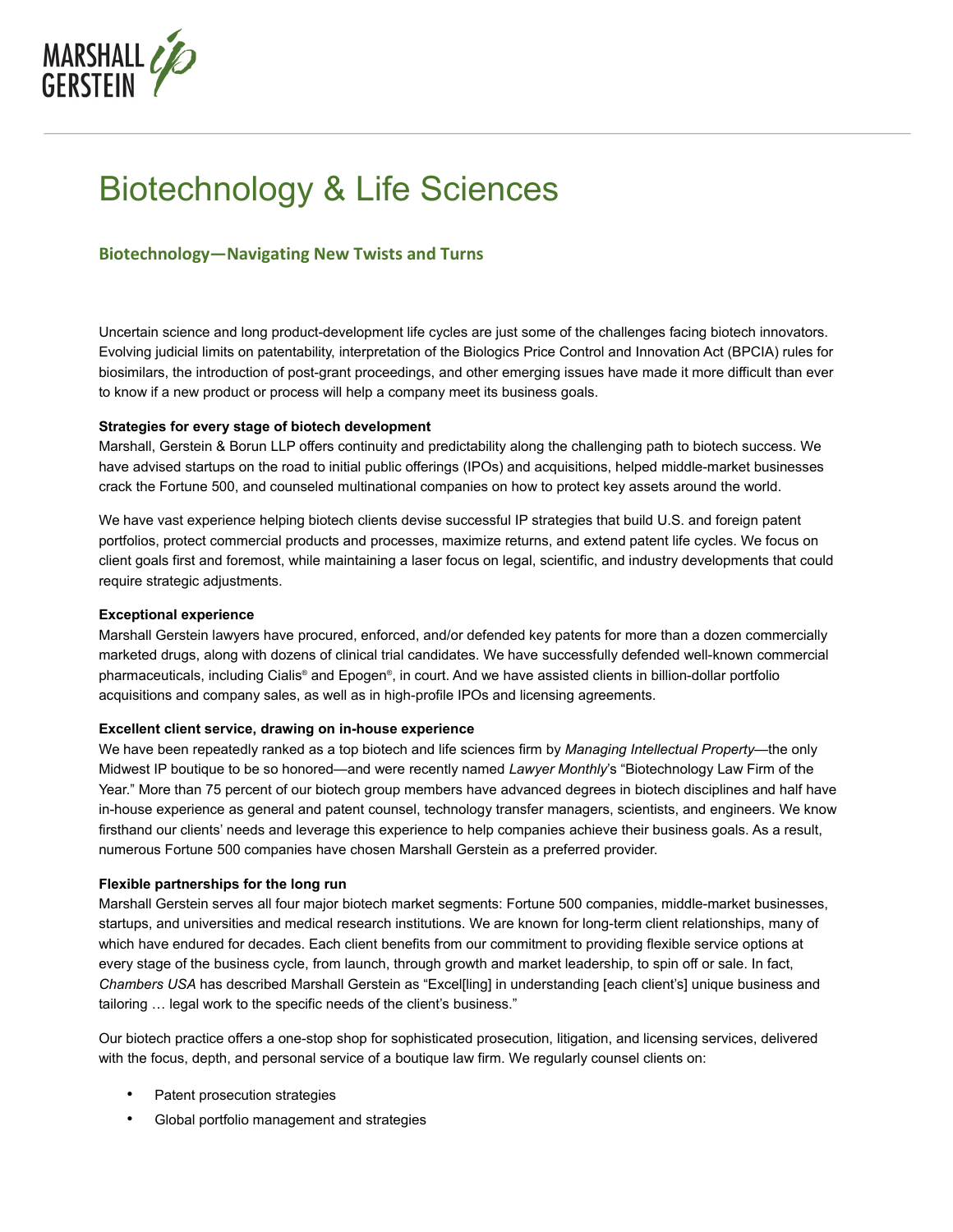

- Early-stage product development initiatives
- Patent-term extension counseling
- Competitor IP landscape analyses
- Freedom-to-operate analyses
- Due diligence investigations
- Post-grant proceeding challenges
- IP aspects of finance transactions

#### **Focused on key areas**

We develop and deploy creative, forward-looking IP strategies that align with rapidly changing technology in a variety of industries:

- Biopharmaceuticals and immunotherapy
- Diagnostics and personalized medicine
- Biosimilars
- White biotech
- Agricultural biotech
- Bioinformatics
- Vaccines
- Microfluidics
- CRISPR gene-editing technologies
- Enzyme replacement therapeutics

### **Representative clients**

- Amgen Inc.
- Baxter Healthcare Corp.
- BioMarin Pharmaceutical, Inc.
- •

## CRISPR Therapeutics AG

- deCODE Genetics, Inc.
- Electrochaea GmbH
- InterMune, Inc.
- Ludwig Institute for Cancer Research
- Merck Serono
- NEUVOGEN
- Onyx Pharmaceuticals
- University of Michigan
- University of Miami
- XOMA Corp.
- Numerous emerging companies, universities, and hospitals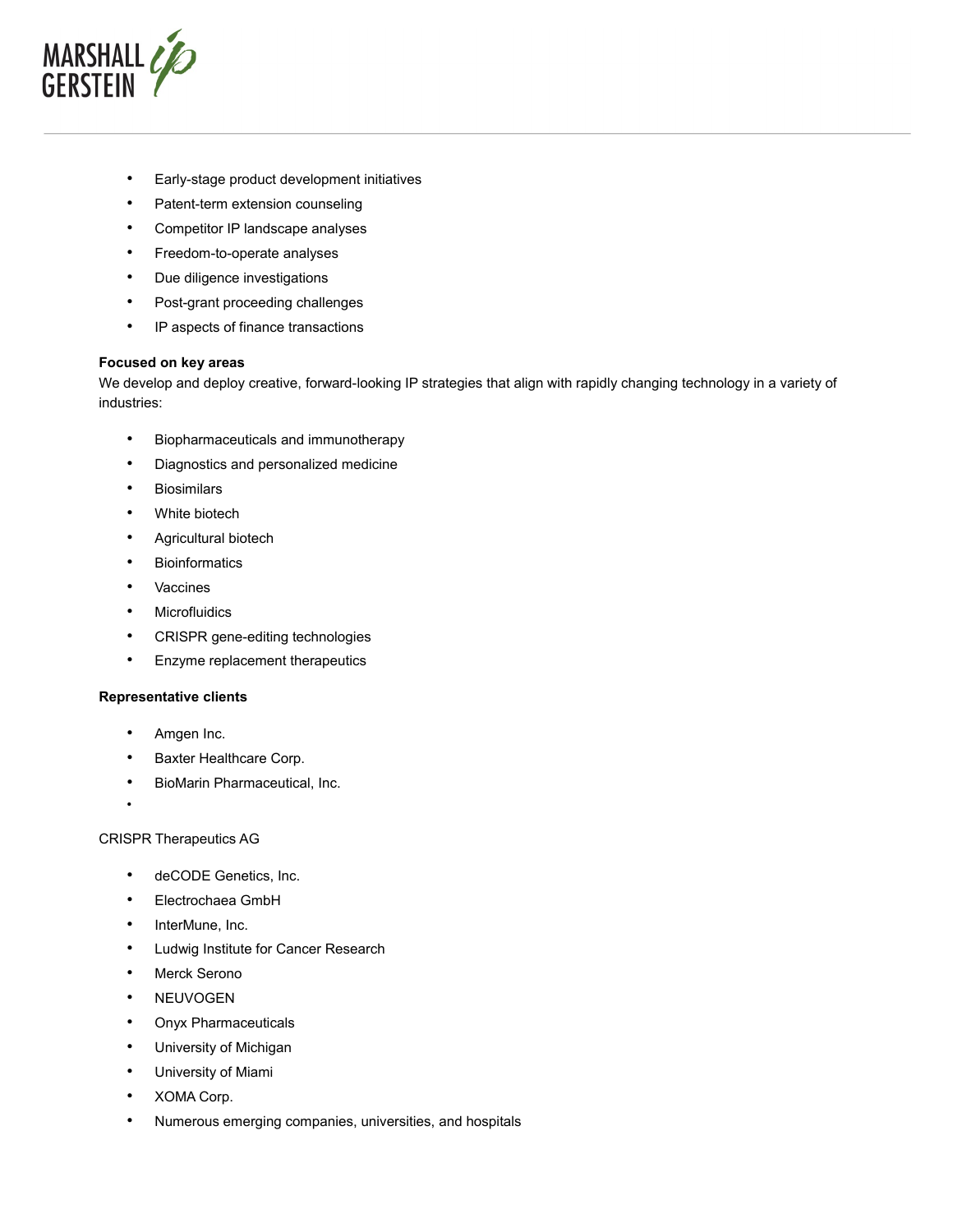

#### **Representative matters**

• **Transformative Immunoncology Approach Achieved: Marshall Gerstein Advances Patent Strategy for NEUVOGEN**

NEUVOGEN has turned to Marshall Gerstein for patent strategy as they advance a broad pipeline of therapeutic whole cell cancer vaccine candidates designed to activate the patient's immune system to target and eliminate existing tumors and prevent future metastases.

•

# **From Patent Protection to IPO Due Diligence: Marshall Gerstein Delivers IP Strategy for Immune Design**

On behalf of Immune Design Corporation, whose technologies help the body's immune system create antigenspecific T-cells that fight cancer and other chronic diseases, we obtained patents covering two key discovery platforms and played a primary role conducting due diligence for the company's \$60 million IPO.

•

**No Pain, No Gain: Marshall Gerstein Secures Key Arthritis Drug Patent for Longtime Client Amgen** We served as part of the team that argued for and won a key patent related to Amgen's FDA-approved drug ENBREL, used to treat moderate to severe rheumatoid arthritis in adults and children.

• **Persistence Pays Off: Marshall Gerstein Fends Off 20 Years of Patent Claims for FDA-Approved Drug** We helped our client succeed in the highly contentious prosecution of patent claims for Actimmune<sup>™</sup>, an FDAapproved drug used to treat serious infections related to chronic granulomatous disease and to delay the progression of severe, malignant osteopetrosis. The two-decades-long prosecution included appeals and interferences before the U.S. Patent and Trademark Office, and an appeal to the U.S. Court of Appeals for the Federal Circuit.

# **Client Successes**

# **Fierce Advocates**

In presenting this gift of Samurai armor to Marshall, Gerstein & Borun LLP, a grateful client explained that he chose the gift because Marshall Gerstein's team of trial lawyers had "represented him as loyally and fiercely as any Samurai warrior." Also, he added, he feared he could not have carried an actual Samurai sword through the building security.

Our client, a pioneer in reconstructive surgery, invented a revolutionary device known as a differential tissue expander. This balloon-like device, when implanted beneath the skin and inflated in stages over time, permitted a surgeon to expand a patient's skin—in fact prompting the body to grow new tissue—for use in reconstructing adjacent wounds or defects. The invention, for the first time, permitted surgeons to tailor this skin expansion to more easily perform truly anatomic surgical reconstructions.

A professor of surgery who had devoted his career to academic medicine, the client faced the deliberate infringement of his patent by one of the largest manufacturers of these silicone devices. Despite relentless assaults by the defendant and its expansive team of attorneys, we did not waver, shrink or give ground. Through such tenacity, we successfully achieved a highly favorable result for the client.

Whether our client is an individual or corporation, patentee or defendant, we approach each engagement with the same commitment, the same fierce dedication, the same tenacity and the same focus and resolve which prompted this particular grateful client to liken us to Samurai warriors.

# **It's in our Blood**

Today, cancer patients around the world will get more out of life, thanks to a remarkable therapeutic drug used during chemotherapy to stimulate the production of red blood cells and combat the debilitating effects of anemia. In 1983, the